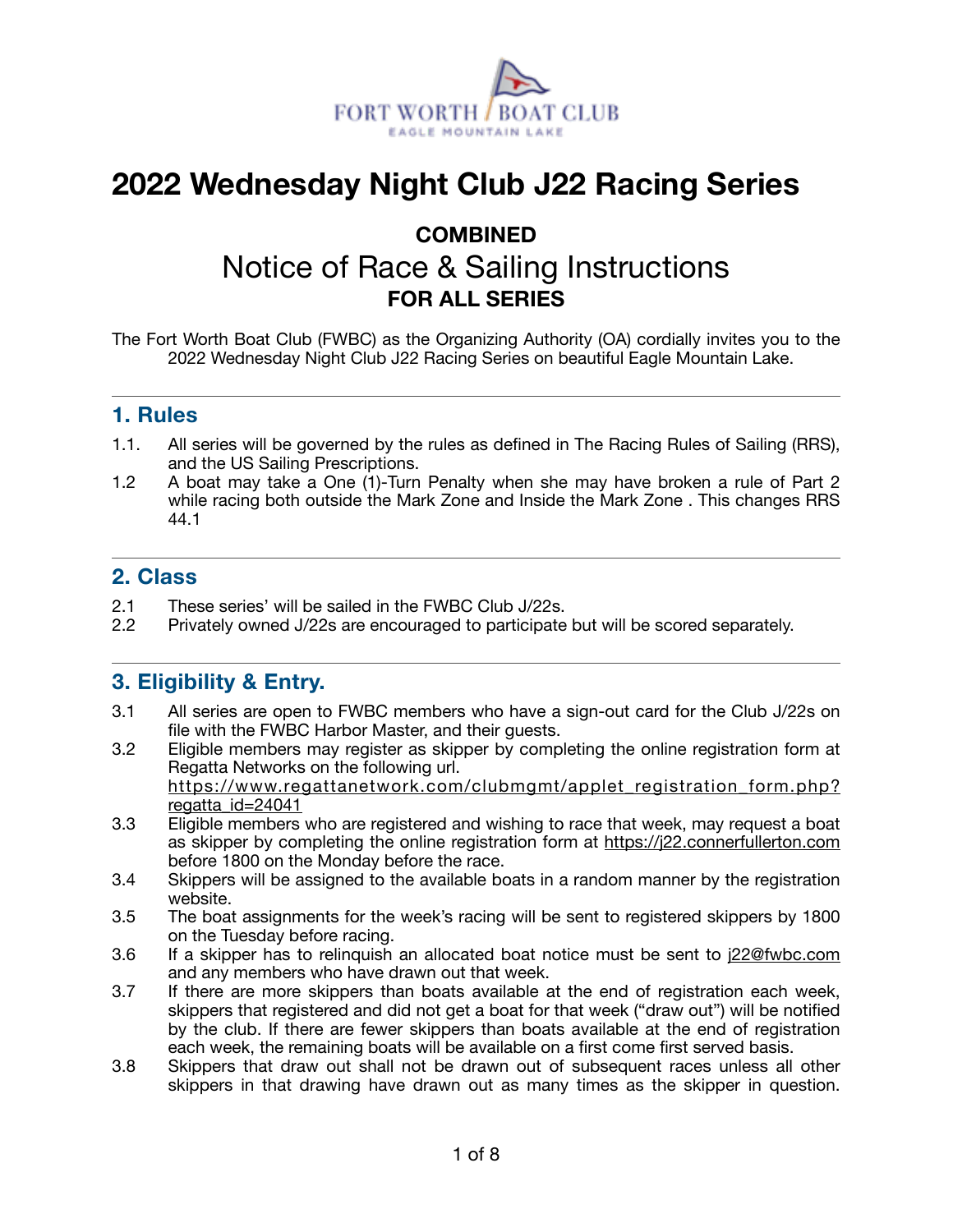

Skippers in any given draw shall have priority over skippers who have drawn out less times. This shall reset at the beginning of each series.

3.9 Depending on Race Committee personnel availability, skippers may need to serve as Race Committee.

#### **4. Fees**

- 4.1 Skippers' FWBC club accounts will be charged a single entry fee of \$150.00 which will cover all series. If this option is chosen, the Skipper will automatically be entered for all series in Regatta Networks, no further action is required as in 3.2.
- 4.2 Skippers have the option to enter each of the series as defined in 5.1, the fee will be \$45.00 for each series. The skipper will have to enter each series in Regatta Networks as defined in 3.2.

### **5. Schedule**

5.1 The schedule of racing will be as follows:

| <b>Orientation and Work Day</b> | March $9@1700$                                             |
|---------------------------------|------------------------------------------------------------|
| <b>Spring Series</b>            | <b>March 16, 23, 30</b><br>April 6, 13,20, 27              |
| <b>Late Spring Series</b>       | <b>May</b> 4, 11, 18, 25<br><b>June 1, 8, 15</b>           |
| <b>Heatstroke Series</b>        | <b>June 22, 29</b><br>July 6, 13, 20, 27                   |
| <b>Fall Series</b>              | <b>August 10, 17, 24, 31</b><br><b>September 7, 14, 21</b> |

- 5.2 There may be as many as two (2) races held per day.
- 5.3 First Warning Signal:
	- 5.3.1 The first warning signal will be at 1800 for race days though April 6
	- 5.3.2 The first warning signal will be at 1830 for race days through August 31

5.3.3 The first warning signal will be 1800 for race days beginning September 7 through the end of the final series.

## **6. Notices to Competitors**

6.1 Notices to competitors will be posted on the door of the Doggie Bar during renovations and on the event website Regatta Networks on the url below.

[https://www.regattanetwork.com/clubmgmt/applet\\_regatta\\_results.php?regatta\\_id=24041](https://www.regattanetwork.com/clubmgmt/applet_regatta_results.php?regatta_id=24041)

## **7. Class Flag**

7.1 The Class Flag shall be the J22 class flag.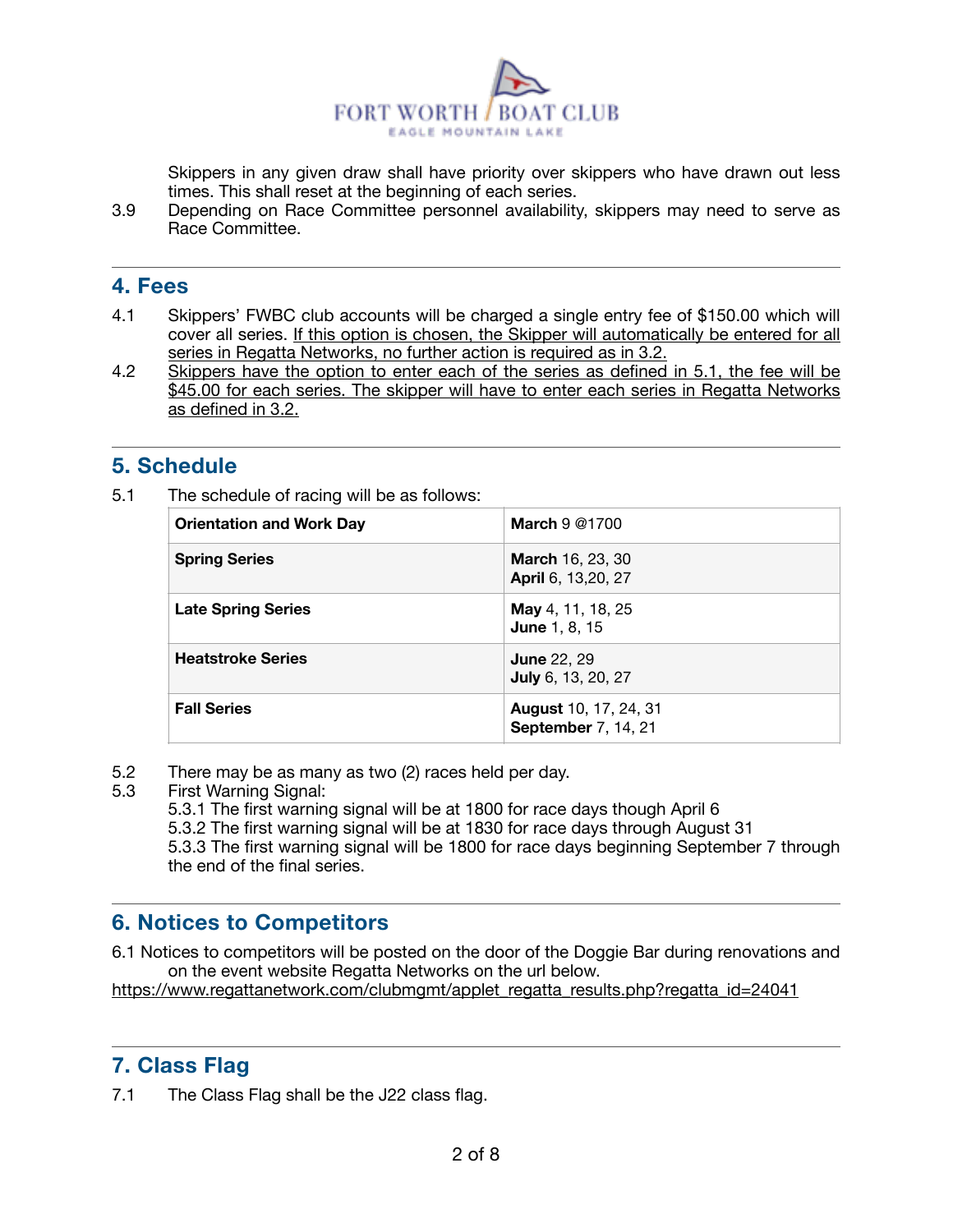

# **8. Scoring**

- 8.1 As this event involves random boat assignment and boat rotation, scoring will be assigned to the skipper registered for that race day, instead of to the boat as is generally referenced in the RRS. All references, in RRS Appendix A and herein, to boat are to be interpreted as to refer to the skipper assigned to that boat for that day.
- 8.2 One race is required is required to be completed to constitute a series.
- 8.3 A series may consist of as many as 14 races.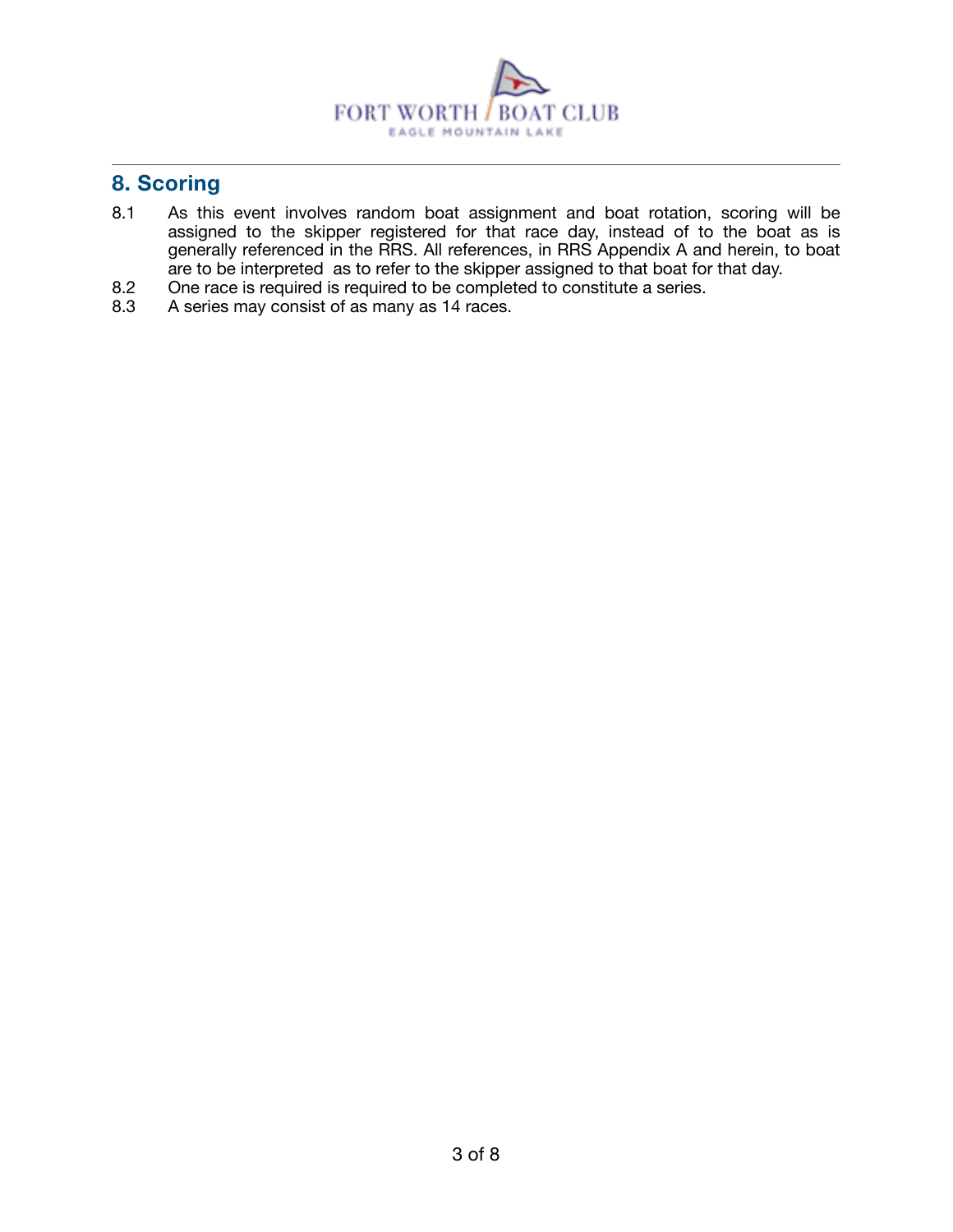

#### 8.4 Scoring and allocation of worst score discards will be as follows

| Number of Races raced in that   Worst Scores excluded<br>series |            |
|-----------------------------------------------------------------|------------|
| $1 - 3$                                                         | None $(0)$ |
| $\overline{4}$                                                  | One (1)    |
| $5 - 7$                                                         | Two $(2)$  |
| $8 - 10$                                                        | Three (3)  |
| $11 - 14$                                                       | Four $(4)$ |

- 8.5 When a skipper registers and is not assigned a boat (i.e. "draws out"), that skipper shall be scored one more point than the total possible number of boats available that day.
- 8.6 When a skipper registers for a boat, and is assigned a boat and is a no show or fails to give sufficient notice for the boat to be re-allocated, that skipper will be scored 2 points more than the number of boats available that week and be excluded from the draw to race the next week.

#### **9. Trophies**

- 9.1 Trophies will be awarded for First, Second and Third place boats for each series.
- 9.2 Prize giving will be held on the first race day of the following series.

#### **10. Racing Area**

10.1 Attachment A shows the location of the racing area.

#### **11. The Courses**

- 11.1 The courses to be sailed will be windward-leeward courses of approiximately 0.5nm in length per leg.
- 11.2 The course to be sailed will be posted on the race committee signal boat prior to the warning signal.

#### **12. Marks**

- 12.1 Marks will be permanent and or temporary buoys.<br>12.2 Permanent buoys will be orange or white cylinders
- Permanent buoys will be orange or white cylinders with a letter designation as shown in Attachment A.
- 12.3 Temporary buoys will be orange tetrahedrons or orange buoys and will be designated numbers as follows: 1 - Windward Mark; 3 - Leeward Mark
- 12.4 The race committee may change a leg of the course as per RRS 33: however, all visual signaling requirements of RRS 33 are optional, and the race committee need only signal the change using repetitive sounds. This changes RRS 33.
- 12.5 The starting and finishing marks will be marks of the course as described above.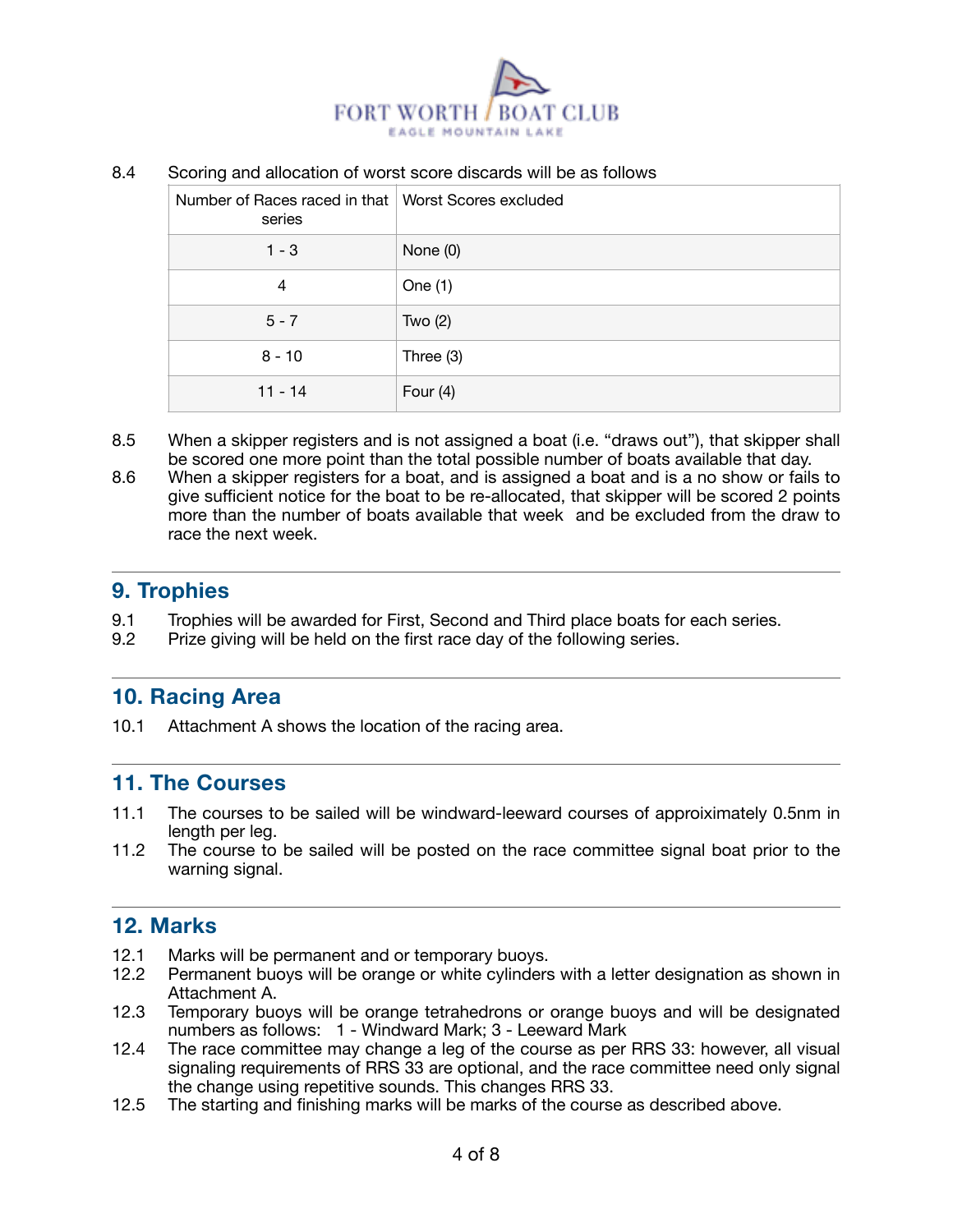

#### **13. Areas that are obstructions.**

13.1 The following areas are designated as obstructions: The Azle Pump Station and the restricted area surrounding the pump station designated by white navigational buoys.

#### **14. The Start**

- 14.1 Races will be started using Appendix U, Audible-Signal Racing System, of the US Sailing Prescriptions, as modified below: (changes indicated in *bold italic*)
- U3 The starting sequence shall consist of the following sound signals made at the indicated times. These signals shall be timed from their commencement and shall govern, even if visual signals are used.

| <b>Signal</b>    | <b>Sound</b>            | <b>Time Before Start</b> |
|------------------|-------------------------|--------------------------|
| <b>Attention</b> | Series of short sounds  | Before the warning       |
| Warning          | 5 long                  | 5 minutes                |
| Preparatory      | 4 long                  | 4 minutes                |
|                  | 1 long, 3 short         | 1 minute, 30 seconds     |
|                  | 3 short                 | 30 seconds               |
|                  | 2 short                 | 20 seconds               |
|                  | 1 short                 | 10 seconds               |
|                  | 5 short, 1 second apart | $5 - 4 - 3 - 2 - 1$      |
| <b>Starting</b>  | 1 long                  | 0                        |

14.2 The starting line will be between a staff displaying an orange flag on the race committee signal boat and the course side of the port-end starting mark.

#### **15. The Finish**

15.1 The finishing line will be between a staff displaying a blue flag on a race committee boat and the course side of the finishing mark.

#### **16. Protests and Requests for Redress**

16.1 Protest forms are available upon request at the FWBC office. Protests and requests for redress or reopening shall be delivered within the appropriate time limit.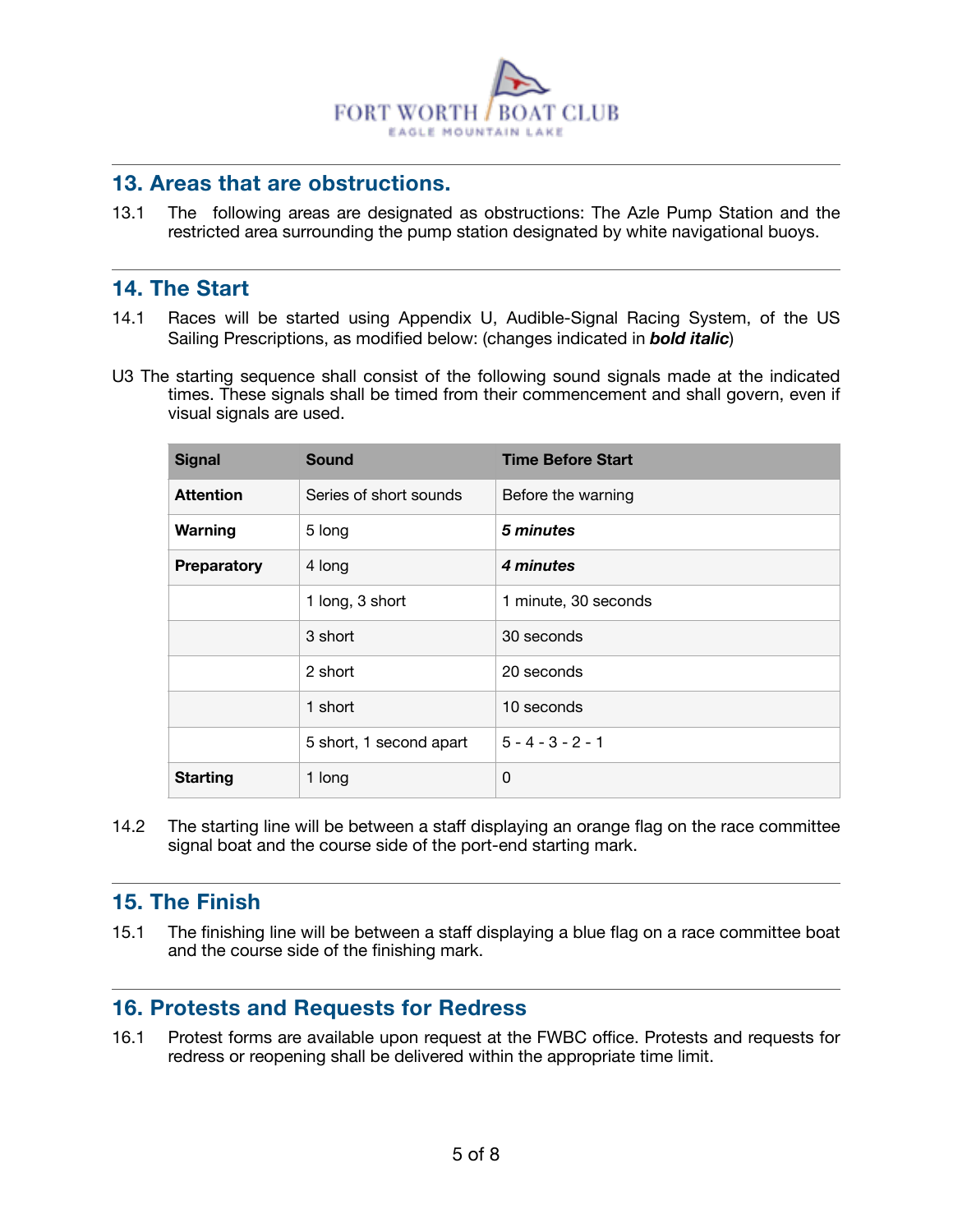

- 16.2 The protest time limit is 30 minutes after the race committee boat docks after the last race of the day. The time of docking will be signaled by a sound and the time posted on the official notice board.
- 16.3 Notices will be posted within 30 minutes of the protest time limit to inform competitors of hearings in which they are parties or named as witnesses and the location of the hearings.
- 16.4 Notices of protests by the race committee or protest committee will be posted to inform boats under RRS61.1 (b).
- 16.5 Breached of SIs 13.1, 17.2, 17.3 and 18 shall not be grounds for redress.

## **17. Safety Regulations**

- 17.1 A boat that retires from a race shall notify the race committee as soon as possible.
- 17.2 Personal flotation devices (PFDs) shall be worn by all competitors on boats with less than three (3) crew aboard at all times while afloat
- 17.3 Personal floatation devices (PFDs) shall be warn by all competitors on boats when the race committee boat is displaying the Y (Yankee) flag.

### **18. Disclaimer of Liability**

18.1 Competitors participate in these events entirely at their own risk. See RRS 3, Decision to Race. The Organizing Authority will not accept liability for material damage or personal injury or death sustained in conjunction with or prior to, during, or after these events.

#### **19. Further Information**

- 19.1 It is the responsibility of the Skipper to report any damage, missing items or maintenance issues to the checked out boat to the harbor master office via the sign out sheet and by using [j22@fwbc.com](mailto:j22@fwbc.com) after racing.
- 19.2 Skippers and crews are requested to leave the allocated boat in a clean and shipshape state after racing, removing all trash and hanging up lifejackets inside the boat to dry.
- 19.3 Sails to be returned to the sail store after racing and if wet, spinnakers hung up to dry.
- 19.4 For further information please contact the FWBC Office or the Race Committee. The FWBC office phone number is (817) 236-8393.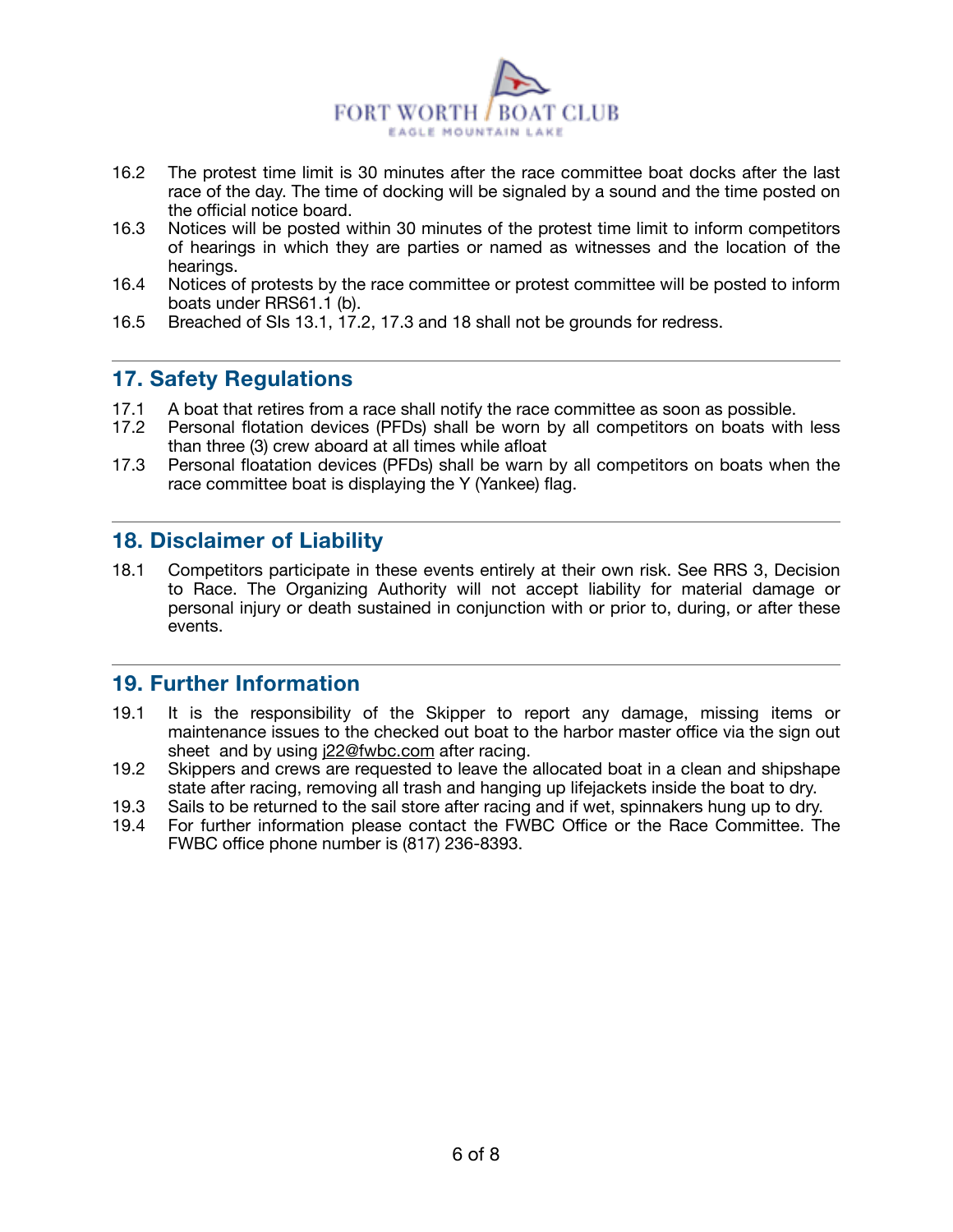

# **ATTACHMENT A**